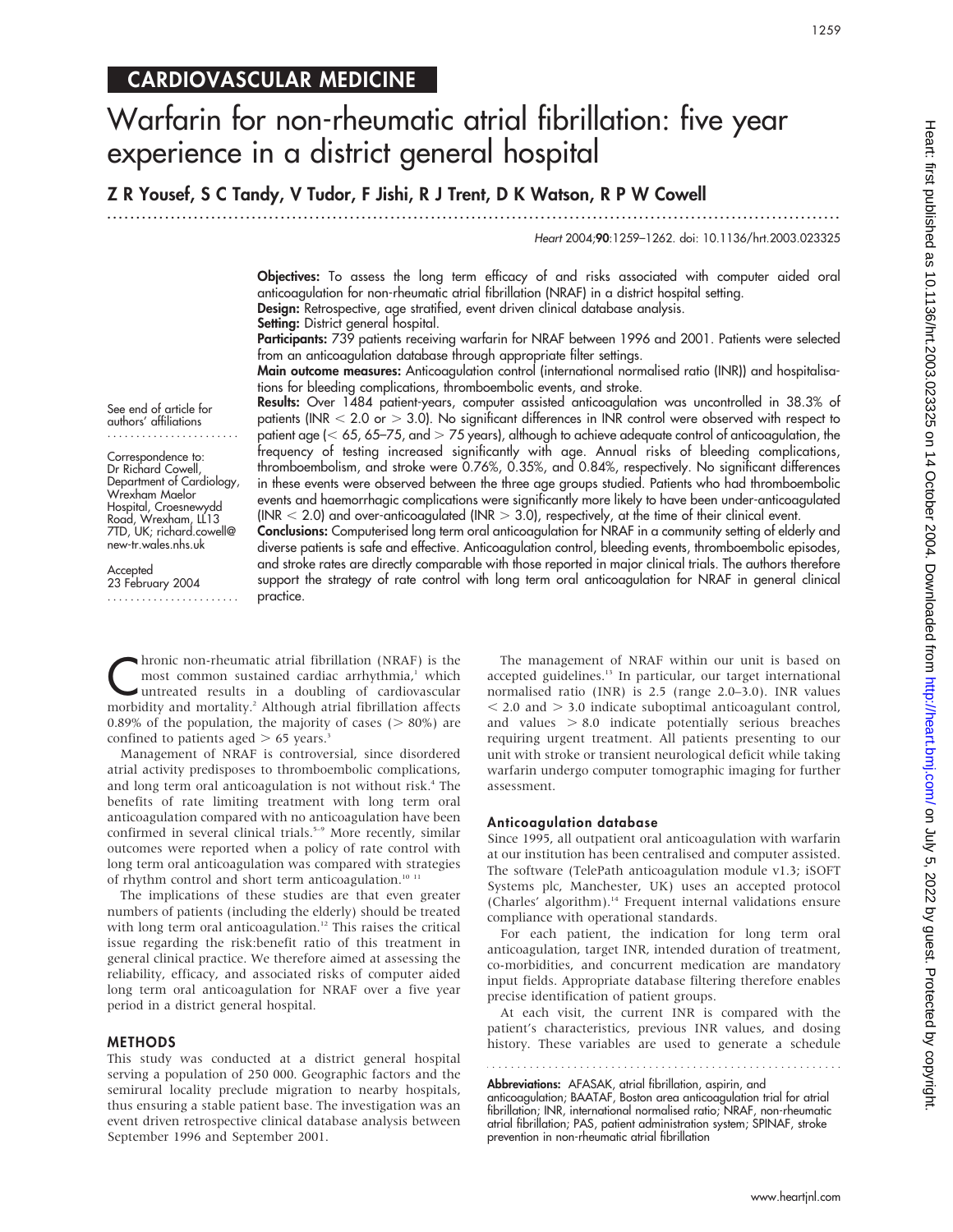recommending any changes in subsequent warfarin dosage and the next test date.

The database was accessed to identify all patients receiving warfarin for NRAF. Patients receiving treatment for  $<$  12 months were excluded. For each patient, profiles comprising age at inclusion, sex, number of INR tests, INR values, and dosing intervals were constructed. In addition, episodes where INR values measured  $< 2.0$ ,  $> 3.0$ , and  $> 8.0$  were identified.

#### Patient administration system database

Our hospital subscribes to the national patient administration system (PAS) (iSOFT plc, Manchester, UK), which records all inpatient episodes against a discharge diagnosis (International classification and coding of diseases, 10th revision). Details of patients with NRAF receiving long term oral anticoagulation (obtained from the anticoagulation database) were cross referenced with the PAS database to identify inpatient episodes over the five year study period. For each matching record, hospitalisation dates and discharge diagnoses were recorded. Discharge diagnoses were subsequently categorised with respect to (a) haemorrhagic risks of long term oral anticoagulation (any bleeding event leading to hospitalisation); (b) thromboembolic episodes (transient ischaemic cerebrovascular event, systemic arterial embolism, or pulmonary embolism); and (c) stroke (with radiological confirmation).

## Radiology database

Details of patients presenting with stroke (from the PAS database) were cross referenced with a proprietary radiological database (RadIS; NHS Wales) to determine the aetiology of the cerebral event (ischaemia or haemorrhage).

## Statistical analysis

Age stratified data (patients aged  $<$  65, 65–75, and  $>$  75 years) are presented as mean (SD). Events are expressed as prevalence within each age group or as an annualised prevalence. Two way analysis of variance with Bonferroni post hoc testing was used for parametric between group comparisons. Fisher's exact test was used to compare nonparametric data (InStat v3.01; GraphPad Software Inc, San Diego, California, USA). Significance was considered to be  $p < 0.05$ .

## RESULTS

There were 739 patients with NRAF receiving long term oral anticoagulation for  $\geq 12$  months during the five year study period, for a total of 1484 patient-years of treatment. Their mean (SD) age was 73.1 (4.0) (range 21–97 years) and 52.1% were men. One hundred and forty nine patients (20.2%) were aged  $<$  65 years, 284 (38.4%) were aged 65–75 years, and 306  $(41.4%)$  were aged  $> 75$  years. The prevalence of female sex

## Anticoagulation control

During the five year study period, 27 026 INR tests to monitor anticoagulant control were performed. The frequency of testing increased significantly and the interval between tests shortened significantly with advancing age (table 1). Table 1 shows the mean (SD) INR for all patients (2.43 (0.23)) and age related mean INR values. Overall, 22.9% of INRs measured  $\leq 2.0$ , 14.3% measured  $> 3.0$ , and in 37.2% of cases, anticoagulation was uncontrolled  $(INR < 2.0$  or . 3.0). No significant differences in anticoagulation control were observed with respect to a patient's age (table 1).

## Clinical events

Figure 1 shows haemorrhagic complications of long term oral anticoagulation requiring hospitalisation ( $n = 28$ ), thromboembolic events  $(n = 13)$ , and stroke  $(n = 31)$ . No significant differences in bleeding complications and embolic events were demonstrable between the three age groups. Similarly, the annualised combined event rate of bleeding complications, thromboembolic events, and stroke was similar in patients aged  $<$  65 (1.48%), 65–75 (1.97%), and  $> 75$  years (2.16%) (fig 1).

## Clinical events versus anticoagulation control

Figure 2 shows INR control at the time of clinical events. Compared with the study group as a whole, patients who had thromboembolic and cerebrovascular events were significantly more likely to have been under anticoagulated (INR  $(69.2\% \text{ y } 22.9\%, \text{ p } 0.01;$ 58.1% v 22.9%,  $p < 0.05$ , respectively). Similarly, the prevalence of overanticoagulation (INR  $> 3.0$ ) was greater in patients experiencing a haemorrhagic complication than in the rest of the study group (42.9%  $\nu$  14.3%, p < 0.05). During the five year study, 24 episodes where the INR measured  $> 8.0$  were recorded. The prevalence of INR readings  $> 8.0$ was similar across the three patient groups  $(< 65$  years,  $n = 7$  (4.7%); 65–75 years,  $n = 9$  (3.2%); and  $> 75$  years,  $n = 8$  (2.6%)).

#### **DISCUSSION**

Over nearly 1500 patient-years of treatment in a community setting, we have shown that computer assisted dosing of warfarin can be safe and effective. In addition, we have observed that outcomes reported in clinical trials examining the use of long term oral anticoagulation in NRAF are reproducible in general clinical practice.

To date, five major randomised clinical studies of long term oral anticoagulation in NRAF have been conducted.<sup>5-9</sup> Although the studies differed with respect to patient numbers, entry criteria, levels of anticoagulation, control group treatment (aspirin or no antiplatelet treatment), and

| Table 1<br>Patient demographics and international normalised ratio (INR) tests |                   |                                     |                         |                                  |                                      |                                   |                         |                         |                         |  |
|--------------------------------------------------------------------------------|-------------------|-------------------------------------|-------------------------|----------------------------------|--------------------------------------|-----------------------------------|-------------------------|-------------------------|-------------------------|--|
| Age group<br>(years)                                                           |                   | Mean age<br>(years)                 | <b>INR</b> tests        |                                  |                                      |                                   | <b>INR</b> control      |                         |                         |  |
|                                                                                | $\mathbf n$       |                                     | Men                     | Mean INR                         | Number/<br>patient/year              | Dosing interval<br>(days)         | $<$ 2.0                 | >3.0                    | $<$ 2.0 or $>$ 3.0      |  |
| $<$ 65<br>$65 - 75$<br>>75                                                     | 149<br>284<br>306 | 56.4(7.8)<br>69.8(2.7)<br>80.3(2.8) | 67.1%<br>63.0%<br>45.4% | 2.4(0.3)<br>2.4(0.2)<br>2.5(0.3) | 17.4(5.1)<br>36.8(6.7)<br>45.7 (6.0) | 21.0(2.6)<br>9.9(2.2)<br>8.1(6.9) | 25.3%<br>22.2%<br>22.3% | 12.7%<br>14.2%<br>15.4% | 37.9%<br>36.4%<br>37.7% |  |

Data are mean (SD) or percentage.

Number of INR tests increased significantly with age: <65 v 65–75 years (p<0.01) and 65–75 v >75 years (p<0.01). Correspondingly, the interval between tests shortened significantly with increasing age: <65 v 65–75 years (p<0.01) and 65–75 v >75 years (p<0.01). No significant between group differences were observed with respect to INR control.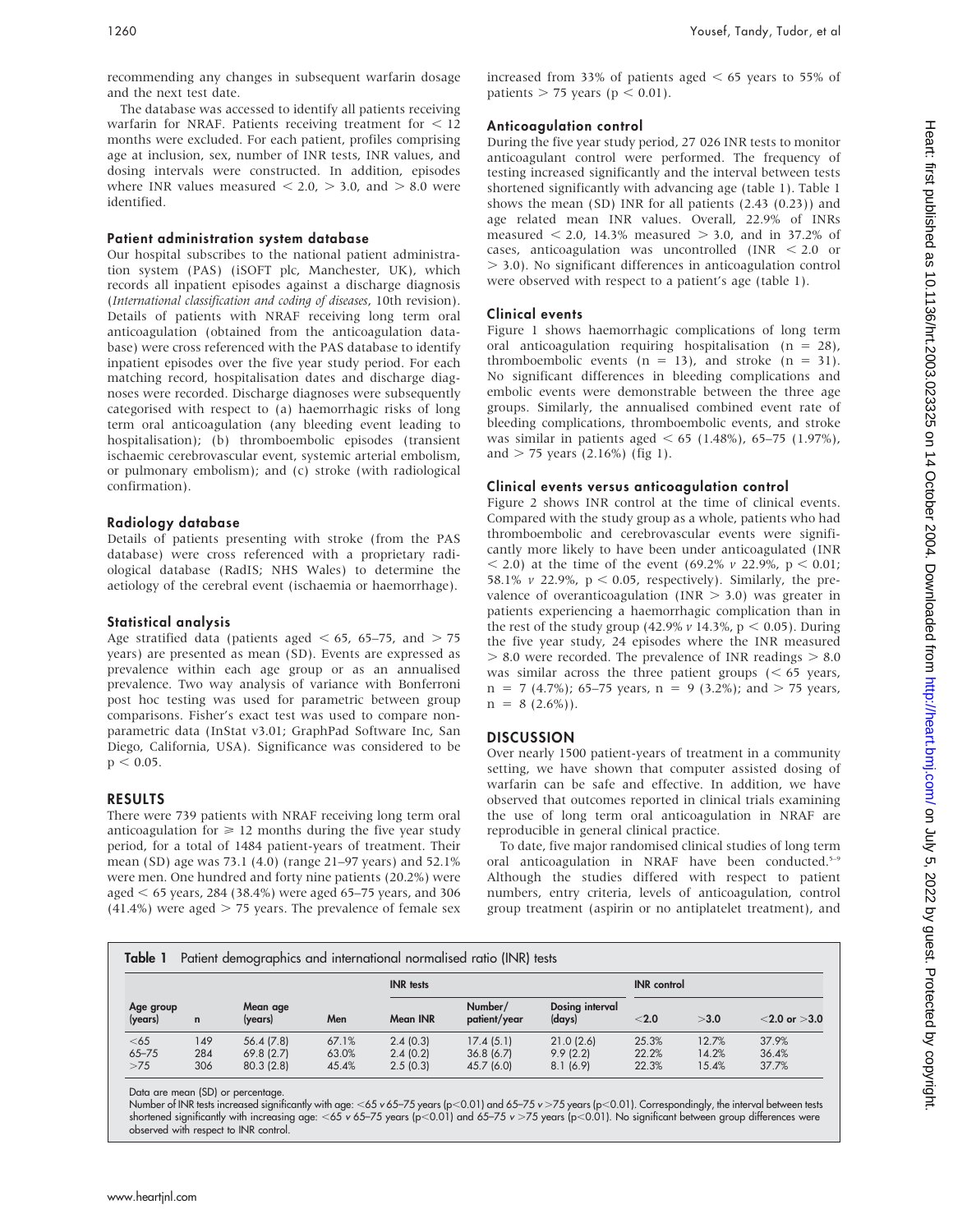

Figure 1 Rates of haemorrhagic complications, thromboembolic episodes, and cerebrovascular events in patients aged ,65 years (n = 149), 65– 75 years (n = 284), and .75 years (n = 306) with non-rheumatic atrial fibrillation treated with long term oral anticoagulation over five years. The annual combined event rate (composite of the three individual events) with respect to patient age is shown in the smaller figure. No significant increases in either individual or combined event rates were observed with respect to patient age.

end points (combined and individual), all studies were terminated prematurely after significant benefits were shown for patients receiving long term oral anticoagulation. Table 2 compares isolated end points—anticoagulation control, bleeding complications, thromboembolic events, and ischaemic strokes—from these trials with our experience (table 2).

Patients in the present study were more representative of the general population compared with those recruited to clinical trials. For example, patients in the current investigation were on average 4–8 years older (mean age 73 years v 65– 69 years<sup>5-8</sup>; only median age was reported in the AFASAK (atrial fibrillation, aspirin, and anticoagulation) study<sup>9</sup>). More of our patient population were women  $(48\% \text{ } v \text{ } 24-$ 47%)<sup>5-7</sup> <sup>9</sup>; SPINAF (stroke prevention in non-rheumatic atrial fibrillation) $^8$  was an all male study.



**Figure 2** Prevalence of under-anticoagulation (INR  $<$  2.0), overanticoagulation (INR  $> 3.0$ ), and correct anticoagulation (INR within range 2.0–3.0) at the time of each clinical event. Patients who had a stroke or thromboembolic event were more likely to have an INR  $< 2.0$ (58.1% and 69.2%, respectively). Patients experiencing a haemorrhagic complication were more likely to have been relatively overanticoagulated (INR  $>$  3.0; 42.9%).

Annual ischaemic stroke rates observed in the present study are comparable with the rates reported from clinical trials (0.84%  $\nu$  0.4–2.5%).<sup>5–9</sup> This is an important observation suggesting that in this setting, clinical trial data (involving selected and relatively young patients) may be extrapolated to the general population. At the same time, haemorrhagic complications observed in the current investigation (0.76% a year) were less frequent than expected  $(7-18.5\%$  a year).<sup>5-9</sup> This difference may relate to variable trial definitions of major and minor bleeding and the methods we used, which recognised only hospitalised events. Our observed prevalence of thromboembolic events (including transient ischaemic cerebral events) is comparable with the rates reported in clinical trials (0.35  $\nu$  0–1.6%/year<sup>5–9</sup>) and probably reflects the fact that most of these events result in hospitalisation. Trial data regarding thromboembolic events, however, are deficient, since embolic episodes were not reported in BAATAF (Boston area anticoagulation trial for atrial fibrillation), $5$  no events were observed in AFASAK,<sup>9</sup> and embolic rates for the remaining studies<sup>6-8</sup> have been derived from composite outcomes.

Our anticoagulation control (38% uncontrolled) is directly comparable with the levels experienced in trials (uncontrolled range  $17-56\%$ ).<sup>5-9</sup> To achieve these levels, we found that the frequency of testing and intervals between tests had to be more rigorous for the elderly. This probably relates to compliance issues<sup>15</sup> and increasing polypharmacy<sup>16</sup> among patients of advancing age.

Where INR values were beyond the target range, they tended to be  $<$  2.0, rather than  $>$  3.0. This is a feature of our software with in-built protocols that tend to underdose rather than overdose warfarin.<sup>14</sup> Although this policy safeguarded against the development of haemorrhagic complications, underanticoagulated patients were predisposed to a threefold increased risk of a thromboembolic event (fig 2). Although initially alarming, these data are reassuring, since they endorse the value of long term oral anticoagulation (target INR of 2.5) in this group of patients.

#### Study limitations

This study has several limitations. Firstly, our methods allowed only for the identification of hospitalised episodes to our institution. As a result, we were apt to miss events managed at home or at another hospital and out of hospital